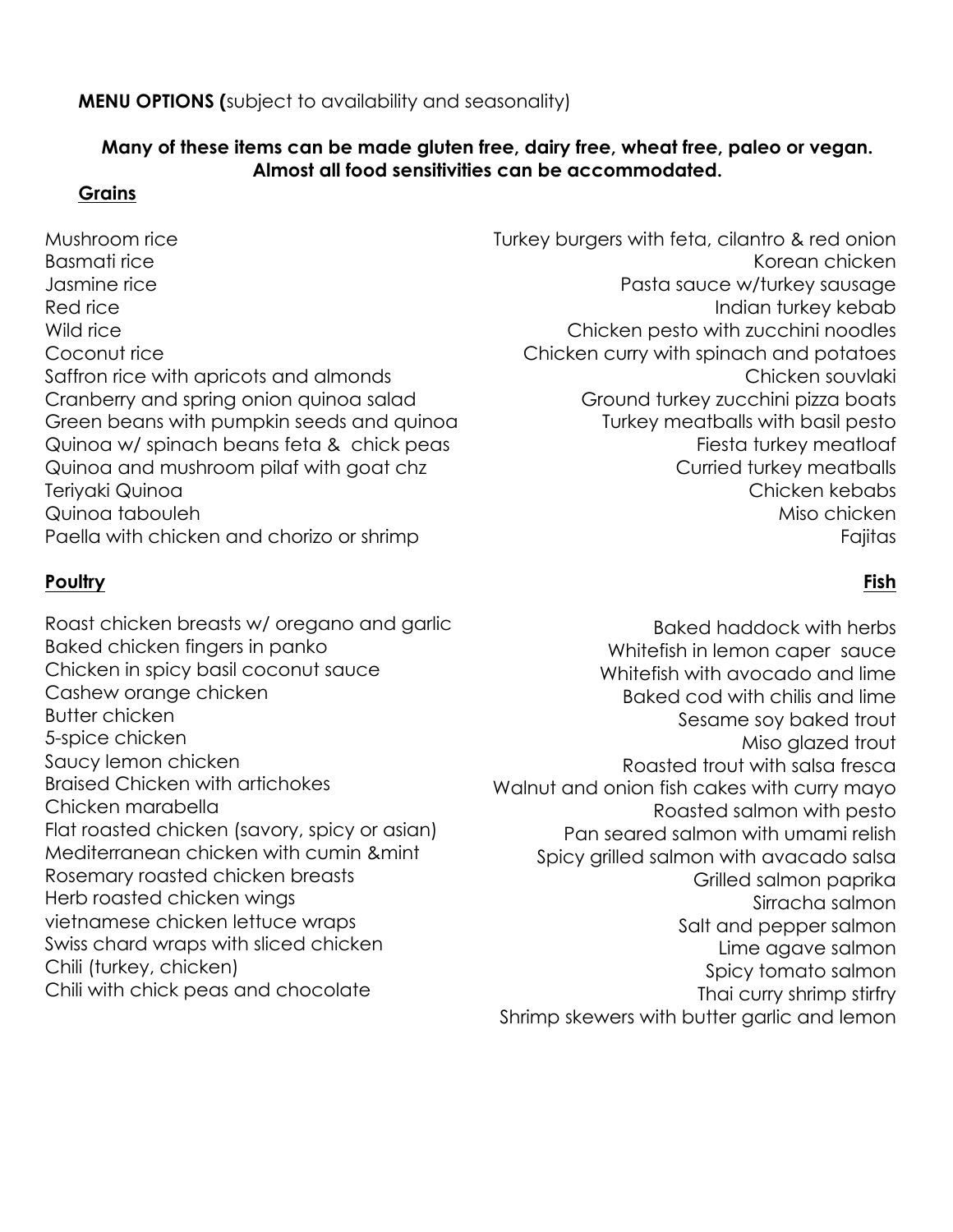## **Pork**

Maple sage roast pork tenderloin Balsamic-garlic roasted pork tenderloin Herbed pork roast Sage and garlic pork chops

#### **Beef and Lamb**

Lasagna roll ups Enchilada pasta bake Irish beef stew Spicy tomato beef stew with spinach (indian) Bbq ribs Chili Pasta bolognese Beef kebabs Lamb burgers with mint and feta Grilled lamb chops with rosemary Maple meatloaf Mexican mealoaf Tacos (hard shell) Beef meatballs with korean chilis Mozzarella stuffed meatballs in tomato sauce Sloppy joes Stuffed peppers (mexican or italiian)

#### **Vegetarian**

Zucchini noodle pad thai Curry tofu with peas Zucchini and spinach pasta sauce 3 bean chili Peppers with portobellos and goat cheese Black bean soft tacos Pasta bolognese Spicy apricots with tofu and pecans Sweet and sour tofu with cabbage Braised fennel and bok choy w/ goat cheese

#### **Beans and Legumes**

Whole green lentils with spinach and ginger Sour chick peas Moong dal (yellow) Maple baked beans

White bean with rosemary and parmesan Black bean and mango salad chick pea and feta salad chick pea masala Lentil salad with roasted peppers

#### **Vegetables (cooked)**

Baked butternut squash Roasted peppers Spaghetti squash Sauteed kale Sauteed swiss chard Green beans with shallots & roasted hazelnuts Grilled zucchini Roasted coriander cauliflower Cauliflower rice with mushrooms and parsley Sauteed rapini Roasted sweet potato Baby bok choy with garlic Oven roasted broccoli Steamed broccoli Roasted potatoes in lemon thyme vinaigrette Rosemary roasted fingerling potatoes Greek style potatoes Twice cooked potatoes w/ butter and parsley Thyme Roasted carrots Snap peas with garlic Edamame in the shell with lemon and salt Grilled portobello mushrooms Balsamic beets Ginger soy and honey roasted beets Roasted beets with truffle salt Spicy stir fried asparagus Miso asparagus Balsamic roasted asparagus Steamed green beans Roasted cabbage with lemon vinagrette Oven roasted brussel sprouts Spicy home fries